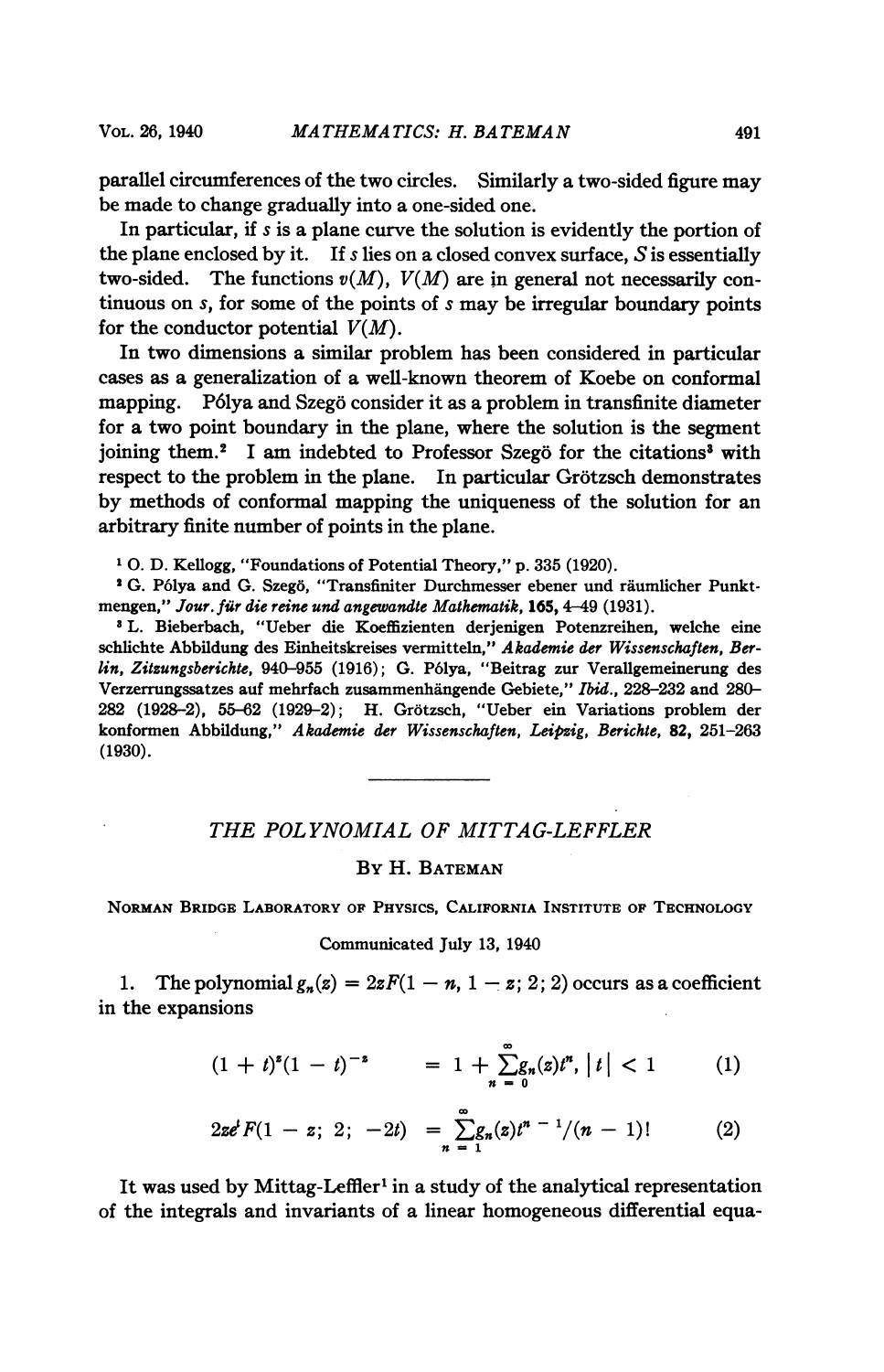492 MATHEMATICS: H. BATEMAN PROC. N. A. S.

tion in which he made use of a conformal mapping of the *t*-plane on the  $w$ plane by means of a relation

$$
w = w_0(1 + t)^{s}(1 - t)^{-s}
$$
 (3)

in which the index z was an imaginary quantity  $2b/i\pi$ . The first expansion was used later in his researches on the analytical representation of a uniform branch of a monogenic function and was connected with some other expansions. The second expansion is new only in notation being merely a particular case of a well-known expansion in which the coefficients are hypergeometric functions.2

Pidduck<sup>3</sup> used an expansion equivalent to (1) in his researches on the propagation of a disturbance in a fluid acted upon by gravity. He gave the recurrence relation

$$
g_n(z + 1) - g_{n-1}(z + 1) = g_n(z) + g_{n-1}(z) \tag{4}
$$

which is an immediate consequence of the fact that the generating function  $G(z, t) = (1 + t)^{z}(1 - t)^{-z}$  satisfies the functional equation

$$
(1-t)G(z+1, t) = (1+t)G(z, t).
$$
 (5)

A second recurrence relation

$$
ng_n(z) = (n-2)g_{n-2}(z) + 2zg_{n-1}(z)
$$
\n(6)

has been given by Belorizky;<sup>4</sup> it is a consequence of the fact that

$$
(1-t^2)dG/dt = 2zG.
$$
 (7)

When  $|u|$  is sufficiently small the relation

$$
\sum_{n=0}^{\infty} u^{n} (1+t)^{n} (1-t)^{-n} = 1 + 2u \sum_{m=1}^{\infty} t^{m} (1+u)^{m-1} (1-u)^{-m-1}
$$
 (8)

shows that if  $n > 0$ 

$$
2u(1+u)^{n-1}(1-u)^{-n-1} = \sum_{m=0}^{\infty} u^m g_n(m) \tag{9}
$$

and so  $2g_m(n + 1) = g_n(m - 1) + 2g_n(m) + g_n(m + 1)$  $= g_{n+1}(m+1) - g_{n+1}(m-1).$ 

Consequently, if  $n \geq 1$ 

$$
2g_m(n) = g_n(m+1) - g_n(m-1). \tag{10}
$$

2. The polynomial  $g_n(z)$  may be generalized by writing

$$
(1 + t)^{s + r} (1 - t)^{-s} = \sum_{n = 0}^{\infty} t^n g_n(z, r).
$$
 (11)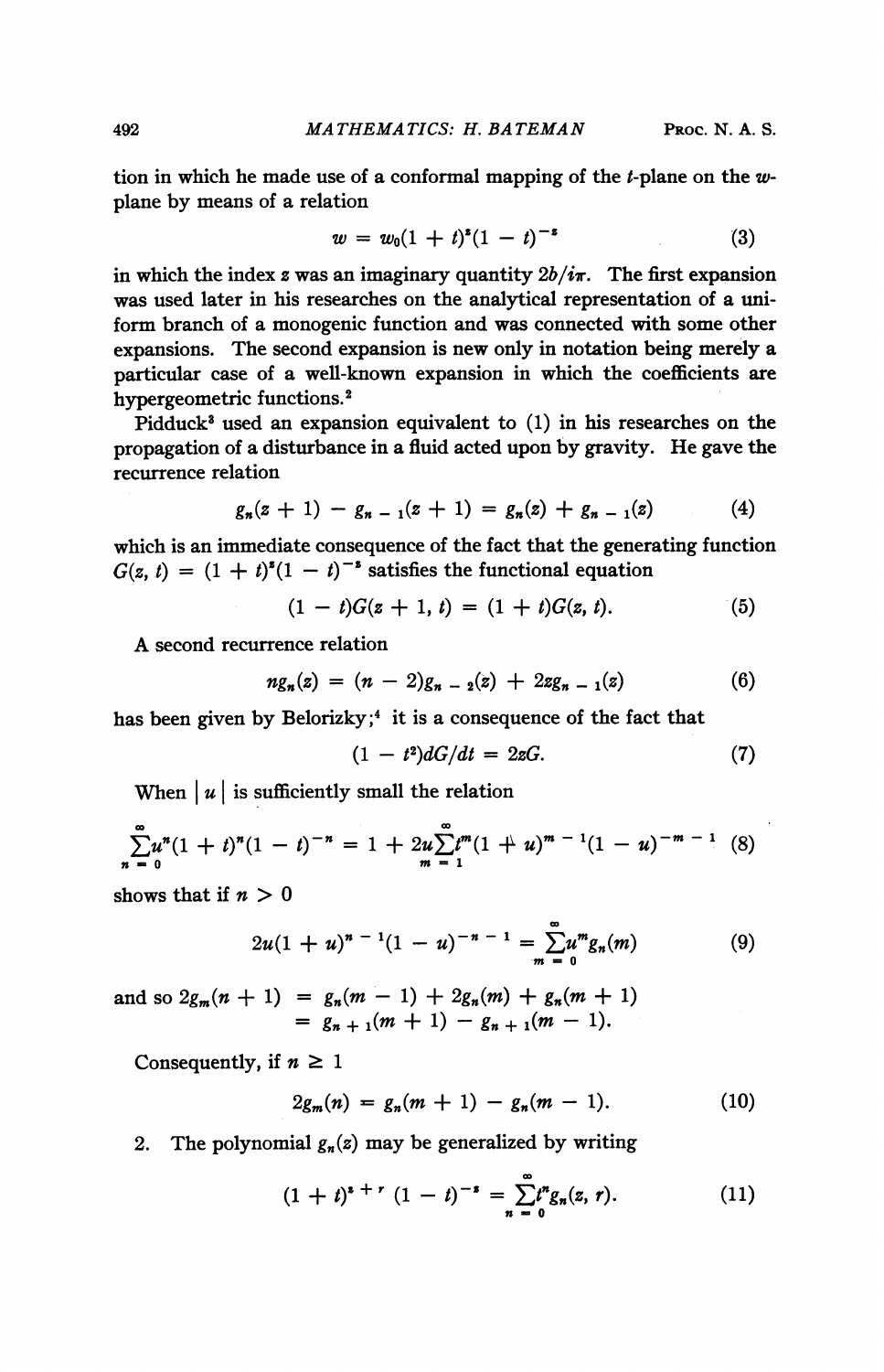If  $(1 + t)^r$  is expanded by the binomial theorem

$$
(1 + t)r = \sum_{n=0}^{\infty} (r', n)tn
$$
 (12)

it is found that

$$
g_n(z, r) = \sum_{s=0}^{n} (r', s) g_{n-s}(z), \qquad (13)
$$

the series terminating earlier when r is a positive integer  $\langle n$ .

The expansion (11) is a particular case of the more general expansion of W. Gordon<sup>5</sup> and J. L. Lagrange<sup>6</sup>

$$
(1 + t)^{b - c} [1 + (1 - z)t]^{-b} = \sum_{n = 0}^{\infty} t^{n} (-c), n) F(-n, b; c; z)
$$
  
\n
$$
|t| < 1, |t - tz| < 1.
$$
 (14)

It follows from this expansion that when  $r = 0, 1, \ldots n - 1$ 

$$
g_n(z, r) = (r/, n)F(-n, z; -r; 2). \qquad (15)
$$

Pidduck considered the case  $r = -1$  and so his second coefficient is with a different notation

$$
g_n(z + 1, -1) = (-)^n F(-n, z + 1; 1; 2) = F(-n, -z; 1; 2). (16)
$$

A second expression for  $g_n(z, r)$  in terms of the hypergeometric series is a consequence of Euler's relation

$$
F(a, b; c; x) = (1-x)^{-a} F\left(a, c-b; c; \frac{x}{x-1}\right) \qquad (17)
$$

which gives the formula

$$
g_n(z,\,r)=(-)^n(r',\,n)F(-n,\,-z-r;\,-r;\,2). \qquad (18)
$$

3. The relation

$$
F(-n, -z-r; -r; t) = [(z + r/, n)/(r/, n)] (-t)nF(r -n + 1, -n; z + r - n + 1; t-1) (19)
$$

indicates also that

$$
g_n(z, r) = (z + r', n)2^n F(r - n + 1, -n; z + r - n + 1; \frac{1}{2})
$$
 (20)  
and Euler's relation

$$
F(a, b; c; x) = (1 - x)^{c-a-b} F(c-a, c-b; c; x) \quad (21)
$$

indicates that

$$
g_n(z, r) = (z + r/\, n)2^{-s} F(z, r + z + 1; r + z - n + 1; \frac{1}{2}). \tag{22}
$$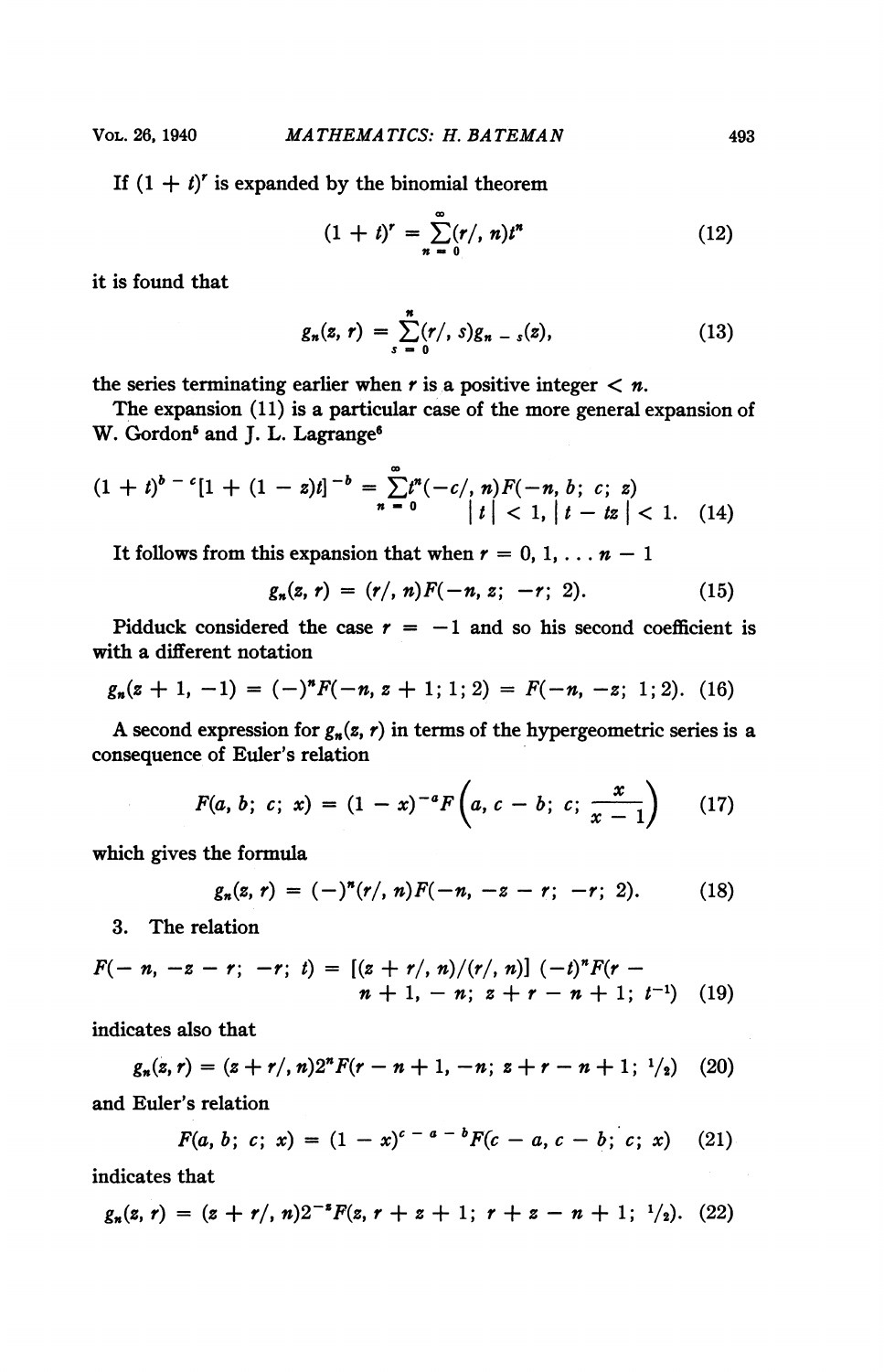This formula gives an estimate of  $g_n(z, r)$  for large positive values of n when  $r + z$  is not one of the numbers 0, 1, 2, ...  $n - 1$  and is also independent of  $n$ . The hypergeometric series actually gives a convergent expansion in a series of inverse factorials when  $g_n(z, r)$  is regarded as a function of n. Similarly

$$
F(-n, b; c; x) = xn[(b, n)/(c, n)] (-)nF(1 - n - c, -n; 1 - n - b; z)
$$
\n(23)

where 
$$
z = 1/x
$$
 and (21) gives for  $|x| > 1$   
\n
$$
F(-n, b; c; x) = x^{b-c}(x-1)^{n+c-b}(b, n)/(c, n)(-)^{n}F(c - b, 1 - b; 1 - n - b; z).
$$
 (24)

Hence when  $x \mid x$  is large

$$
F(-n, b; c; x) \sim (-)^{n} x^{b-c} (x-1)^{n+c-b} (b, n)/(c, n). \quad (25)
$$

Negative integral values of c which made  $(c, n) = 0$  should be excepted. Also negative integral values of  $b - 1$  should be excepted unless  $b = c$ .

4. Definite integrals for  $g_n(z)$  and  $g_n(z, r)$  may be derived from the well-known definite integrals for the hypergeometric function. In particular, if  $-1 < z < 1, n > 0$ 

$$
B(z, 1-z)g_n(z) = \int_{-1}^1 t^{n-1} (1+t)^{z} (1-t)^{-z} dt. \qquad (26)
$$

This result may be written in the alternative form

$$
g_n(z) = (1/\pi) \sin (\pi z) \int_{-\infty}^{\infty} e^{us} (\tanh 1/2u)^n du / sh \ u \qquad (27)
$$

Differentiating  $m$  times with respect to  $z$  we find that

$$
g_n^{(m)}(z) = \left(\frac{1}{2\pi i}\right) \int_{-\infty}^{\infty} [e^{z(u + i\pi)}(u + i\pi)^m - e^{z(u - i\pi)}(u - i\pi)^m]
$$
\n(tanh <sup>1</sup>/2u)<sup>n</sup>du/sh u (28)

Putting  $z = 0$  we obtain the formula

$$
g_n^{(m)}(0) = \left(\frac{1}{2\pi i}\right) \int_{-\infty}^{\infty} [(u + i\pi)^m - (u - i\pi)^m] (\tanh \frac{1}{2}u)^n du / sh \ u \quad (29)
$$

for the coefficient of  $t<sup>n</sup>$  in Mittag-Leffler's expansion

$$
[2Q_0(t)]^m = \left[\log \frac{1+t}{1-t}\right]^m = \sum_{n=m}^{\infty} t^n g_n^{(m)}(0). \tag{30}
$$

When  $|R(z)| < 1$  there is a formula

$$
g_n(z) = (1/\pi) \int_0^z (\cot^{-1}/2u)^z \cos({1}/2\pi z - nu) du \qquad (31)
$$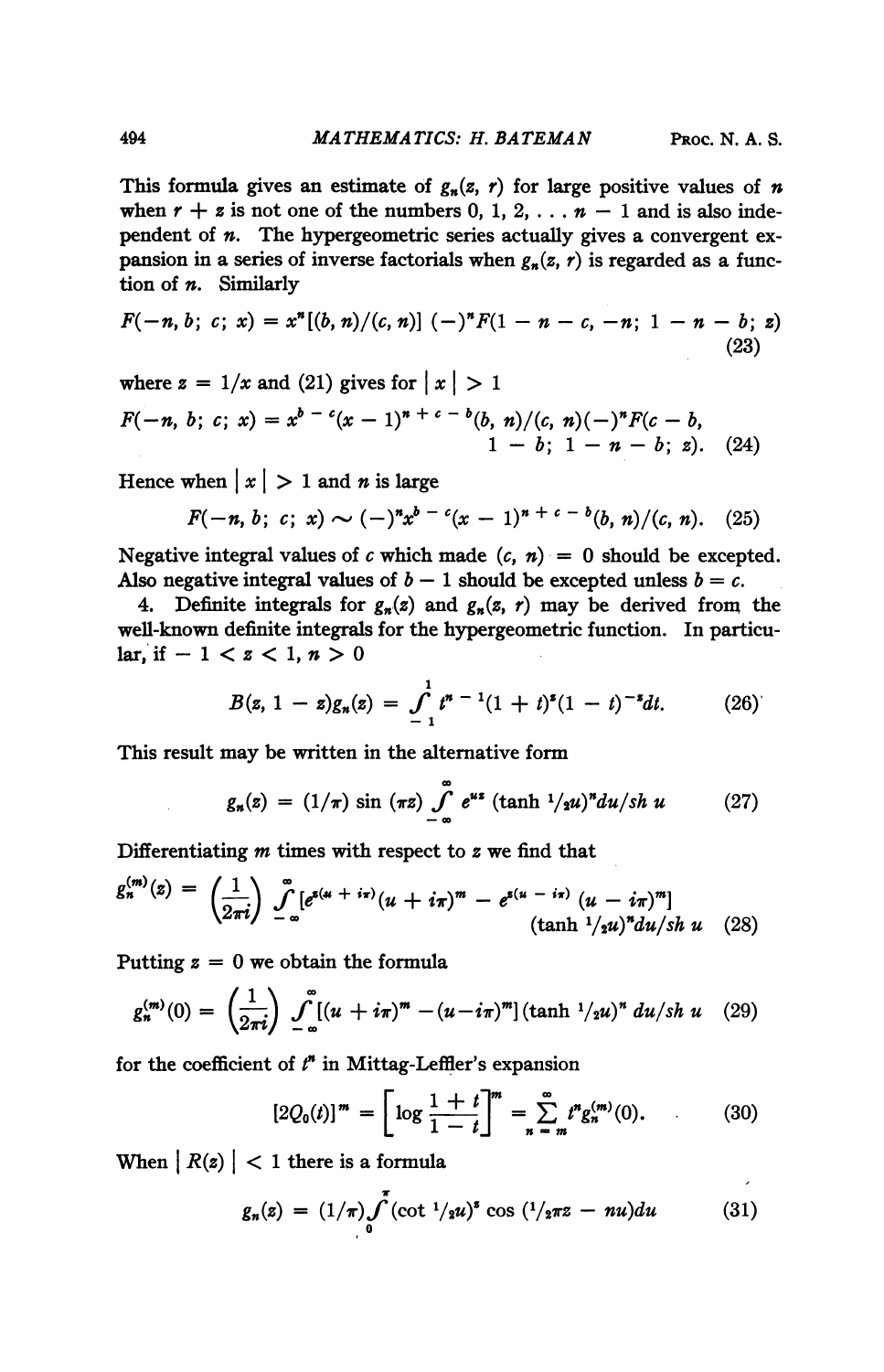which may be established with the aid of the recurrence relation and may be regarded as holding for negative integral values of  $n$  as well as for positive integral values. Since the recurrence relation gives  $g_n(z) = 0$  when  $n$  is a negative integer we have for all positive integral values of  $n$ 

$$
g_n(z) = (2/\pi) \int_0^{\pi} (\cot^{-1}/2u)^z \cos (1/2\pi z) \cos (nu) du \qquad (32)
$$

$$
g_n(z) = (2/\pi) \int_0^{\pi} (\cot^{-1}/2u)^s \sin^{-1}/2\pi z \sin(nu) du \qquad (33)
$$

If  $n > 0$  and  $|R(z)| < 1$  the formula

$$
g_n(z) = (1/\pi) \int_0^{2\pi} (1 + e^{ia})^z (2 + e^{ia})^{n-1} e^{-ina} da \qquad (34)
$$

may be derived from the series for  $g_n(z)$  in terms of binomial coefficients. A corresponding formula may be obtained for  $g_n(z, r)$ . Another type of formula for  $g_n(z)$  is obtained by starting from the expansion of Liouville<sup>7</sup> and Lerch<sup>8</sup>

$$
\exp\left(x\frac{t-1}{t+1}\right) = \sum_{n=0}^{\infty} k_{2n}(x)t^n \tag{35}
$$

in which  $k_{2n}(x) = e^{-x}(-)^{n-1}(2x)F(1-n; 2; 2x)$  for  $n > 1$  $k_0(x) = e^{-x}$ 

The formula in question is

$$
\Gamma(z)g_n(z) = \int_0^\infty x^{s-1} k_{2n}(x) dx, R(z) > -1 \text{ for } n > 0 \qquad (36)
$$

A corresponding formula for  $g_n(z, r)$  is

$$
\Gamma(z)g_n(z, -m-1) = (-)^n \int_0^\infty e^{-x} L_n^m(2x) x^{z-1} dx, R(z) > 0 \quad (37)
$$

where  $L_n^m(u)$  is the generalized polynomial of Laguerre. With the notation of Sonine's polynomial

$$
g_n(z, -m-1)\Gamma(z) = \Gamma(m+n+1)\int_0^{\infty} e^{-x} T_m^{\,n}(2x) x^{s-1} dx. \tag{38}
$$

Another expression for  $g_n(z)$  is obtained from the expansion

$$
(1-u)^{-2} \exp \left[ -x \left( \frac{1+u}{1-u} \right)^2 \right] = \sum_{n=0}^{\infty} u^n T_n^*(x)
$$